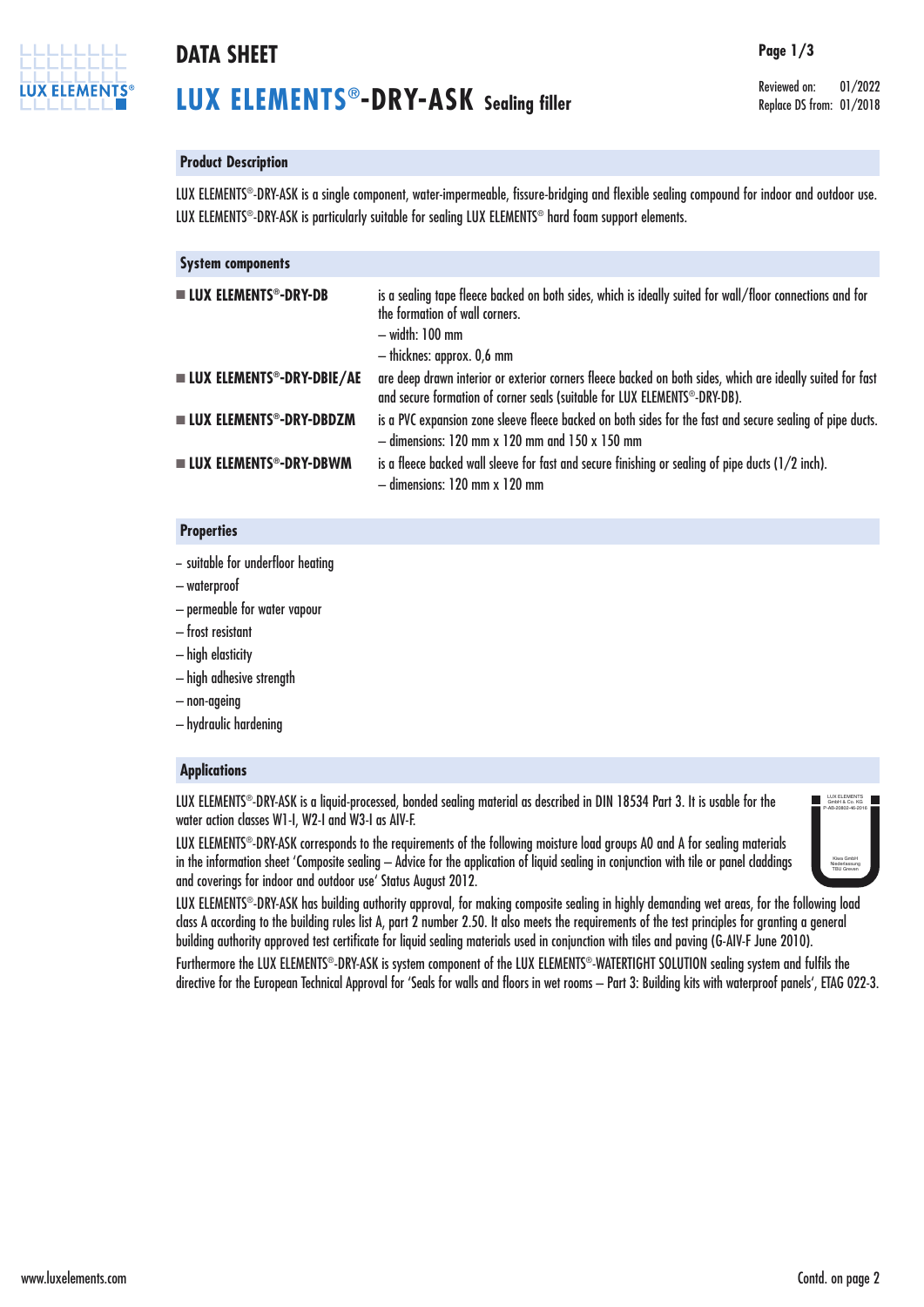

# **DATA SHEET Page 2/3**

# **LUX ELEMENTS®-DRY-ASK Sealing filler**

Reviewed on: 01/2022 Replace DS from: 01/2018

### **Substrates**

Requirements of substrate:

- sufficiently dry, strong, load-bearing and form-stable
- free from dust, dirt, oil, grease and loose particles and varnish and dispersion layers
- parting and sintering layers must be removed by suitable means

#### LUX ELEMENTS®-DRY-ASK is suitable on:

- LUX ELEMENTS® hard foam support elements
- concrete
- brick work (completely filled joints)
- cement screeds
- gysum screeds (only for moisture loading class 0)
- old ceramic coverings
- cement plaster, lime-cement plaster (CS II, CS III or CS IV according to DIN EN 998-1, compression strength ≥ 2,5 N/mm2 )
- $-$  gypsum plaster (according to DIN EN 13279-1, compression strength  $\geq 2,$ 5 N/mm $^2$ )
- hollow wall panels of light weight concretes
- pre-cast aerated concrete wall slab

#### **Recommended use**

Stir 15 kg LUX ELEMENTS®-DRY-ASK into 3.9 I clean water in a clean container. The use of a stirring machine with 600 rpm is recommended. The application of LUX ELEMENTS®-DRY-ASK is carried out in two steps. The minimum layer drying thickness mentioned further below must be maintained for the complete sealing. The first layer can be applied with a swab, roller or smoothing trowel; the second application should always be with a smoothing trowel. To achieve a smoothable consistency, you can add approx. 0.4 l water for the first layer.

The sealant should be protected from sunlight and draughts during and after application. Embed LUX ELEMENTS®-DRY-DB joint sealing tape and sealing collars into the fresh layer. Ensure that the full surface is carefully and completely covered or filled and applied to the sealing layer. Ensure this is done carefully. Adhere tiles directly to the thoroughly dried sealant. In the building authority approvals applications/areas the gluing is carried out with LUX ELEMENTS®-COL-FLEX.

Equipment should be cleaned directly after use.

| between 1st and 2nd application: after approx. 5 hours                                                                                                                                                                                        |
|-----------------------------------------------------------------------------------------------------------------------------------------------------------------------------------------------------------------------------------------------|
|                                                                                                                                                                                                                                               |
| $> 0.40$ mm according with the test principles for granting<br>a general building authority approved test certificate                                                                                                                         |
| approx. 2.6 $\text{kg/m}^2$ for two layer application use in the building authority approvals<br>applications/areas (Exposure classes A0 and A)<br>- approx. 0.2 kg/m <sup>2</sup> for the embedding of LUX ELEMENTS <sup>®</sup> -DRY-DB/DBV |
| min. wet layer thickness 1.2 mm per application<br>min. dry layer thickness of the complete sealing is 2 mm                                                                                                                                   |
|                                                                                                                                                                                                                                               |
|                                                                                                                                                                                                                                               |

#### **Storage**

– store in a cool, dry and frost-free place

– shelf life 1 year (in unopened drums)

– seal opened drums immediately and use up when still flexible